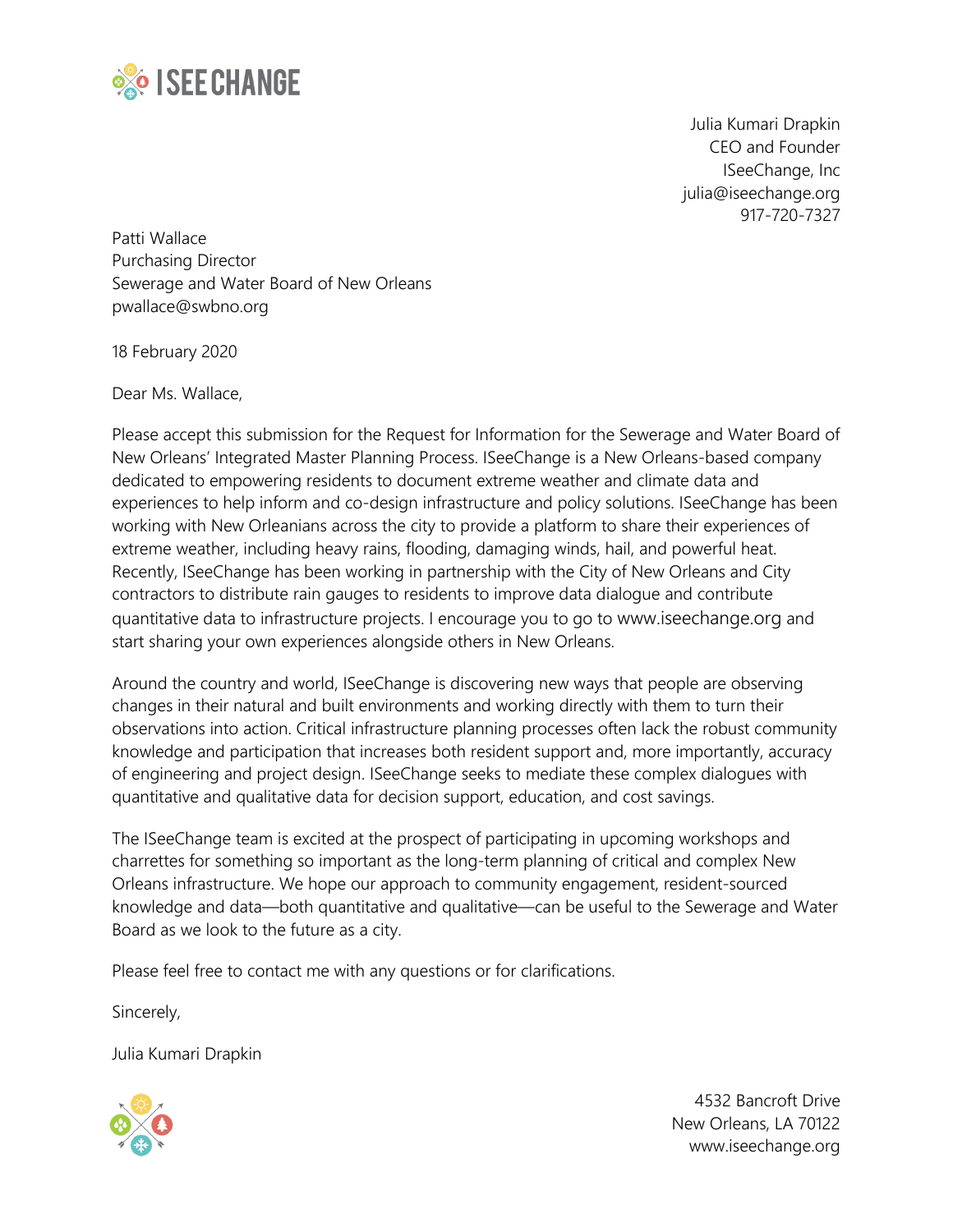



# Sewerage and Water Board of New Orleans Integrated Master Planning Request for Information (RFI)

# **Overview**

**ISeeChange (ISC),** a New Orleans-based company focused on extreme weather and climate change is pleased to share knowledge and experience gained from years of working with communities already experiencing changes in their natural and built environments. New Orleans is our home and we are invested in helping to steward her critical infrastructure for the benefit of all New Orleanians. ISeeChange leverages digital and creative engagement platforms for services to provide low-cost and effective methods to inform the development of statistical hazard models, identify unknown risk areas, and add deep context to how hazards like extreme storms, flooding, sea level rise, and infrastructure failures impact residents while promoting ongoing healthy dialogue.

### Question

What will be New Orleans' biggest stormwater/drainage challenges in 50 years and what is the best approach to integrated, long-range planning to address those challenges?

# Challenges:

ISeeChange works at the intersection of science, engineering, and lived experience, which means we have both a global perspective and an understanding of the power of an individual story. We anticipate that many of the biggest challenges for New Orleans in 50 years will be related to those that New Orleanians (and many others around the world) are already experiencing today, including:

- Unpredictability of storm events
- Aging infrastructure systems
- Coordination of infrastructure operations and maintenance

The increase in climate uncertainty that ISeeChangers in New Orleans and cities around the world have documented during the past decade, combined with aging infrastructure being burdened in new ways will continue to test cities and residents from New Orleans to Jakarta to Rotterdam over the coming decades. New Orleanians and their infrastructure will continue to experience acute challenges related to locally specific weather, climate, and geology conditions:

- Continued subsidence
- Rising sea levels

These will only make more complex the decisions that utilities like the Sewerage and Water Board and individuals and families have to make when acute crises occur or when chronic problems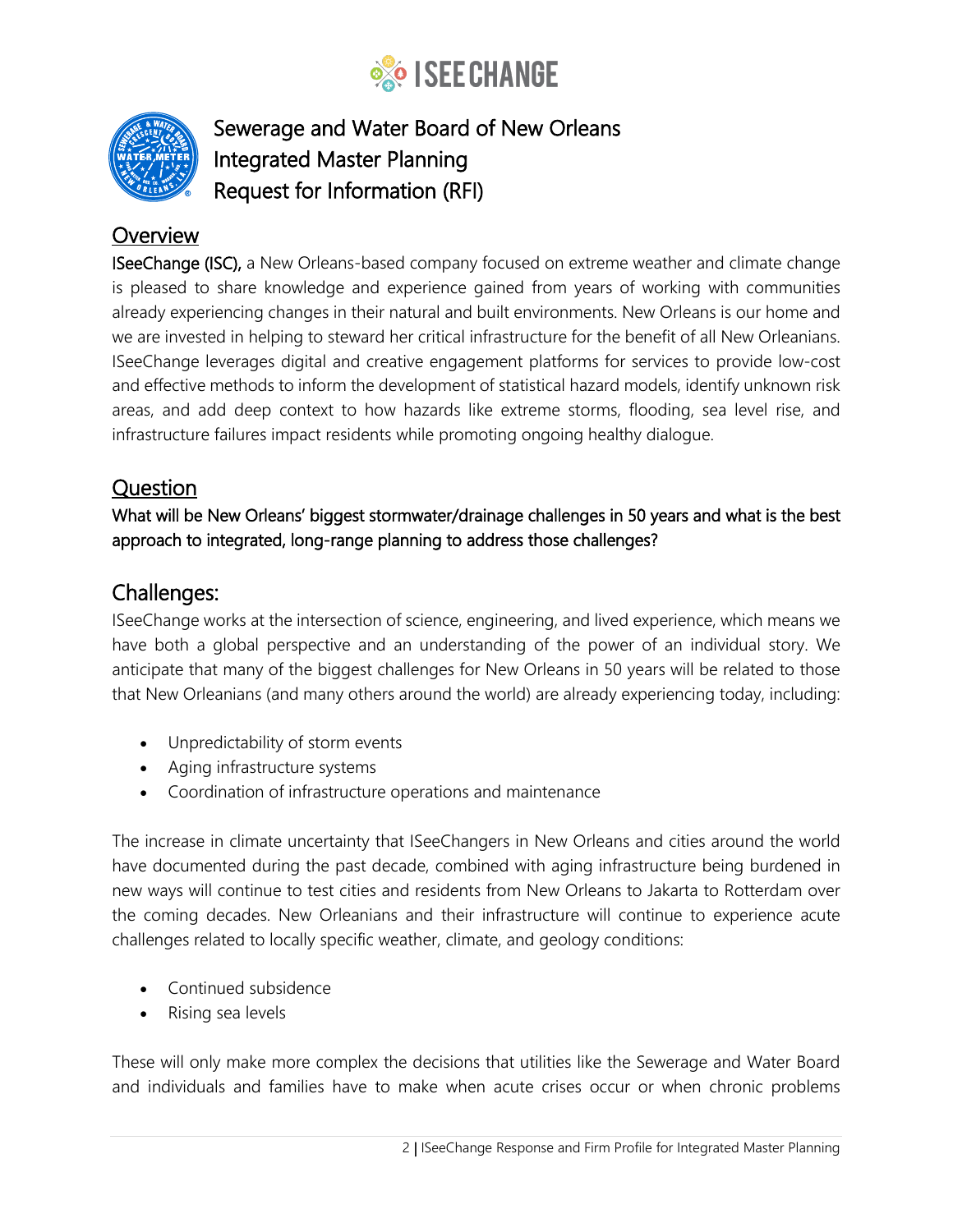

become too costly, whether financially, physically, or emotionally. Amid the known physical challenges and New Orleans' unique geography, the city, its utilities, and its residents will be contending with very human concerns:

- Economic strength to pay for and justify major adaptations/improvements
- Continued proliferation of major assets in flooding streets
- Recalcitrance of expectations for dry, ground-level living
- Increasing inequality among neighborhoods and individuals

ISeeChange does not pretend that it can "solve" the multitude of problems currently facing New Orleans or those that will exist in 50 years, but it does promise a new way of approaching the problems from the perspective of the end users and beneficiaries of public infrastructure. Inequality does not exist only in terms of monetary assets or income, but also among access to decision-making processes and the ability to leverage the long-term knowledge and experience that comes only from living or working in city neighborhoods and caring about them.

# Approach

ISeeChange is focused on building collective knowledge in diverse communities to raise awareness about climate impacts and co-design resilience solutions. Our greatest experience is with extreme storms, flooding, and stormwater/drainage infrastructure, but we believe our approach can extend to most public infrastructure planning and design, including wastewater, sewer, and potable water systems. We believe that long-term planning needs to cast a wide net when it comes to geography, demographics, interest, knowledge, and empowerment. We also believe that long-range, integrated planning requires longitudinal data—which includes both quantitative measurements and qualitative experiences of those for whom infrastructure exists: residents and businesses.

ISeeChange services provide low-cost and effective methods to inform the development of statistical hazard models, identify unknown risk areas, and add deep context to how hazards like extreme storms, infrastructure failures, sea level rise, and flooding impact residents while promoting ongoing dialogue.

### Why Now?

The best time to be working with New Orleans residents to consider the future and their quality of life is now—and continuously over the next 50 years. Many residents are left out of traditional engagement efforts, and critical information and feedback can be missed. By empowering the end users and beneficiaries of critical infrastructure to equitably contribute positively to its development on the front end, it is much more likely that the infrastructure will be more effective and economically serve resident needs on the back end. Additionally, in an age of climate and weather uncertainty, more informed and engaged residents, voters, and taxpayers can help proactively create conditions for communities to thrive rather than only respond to crises.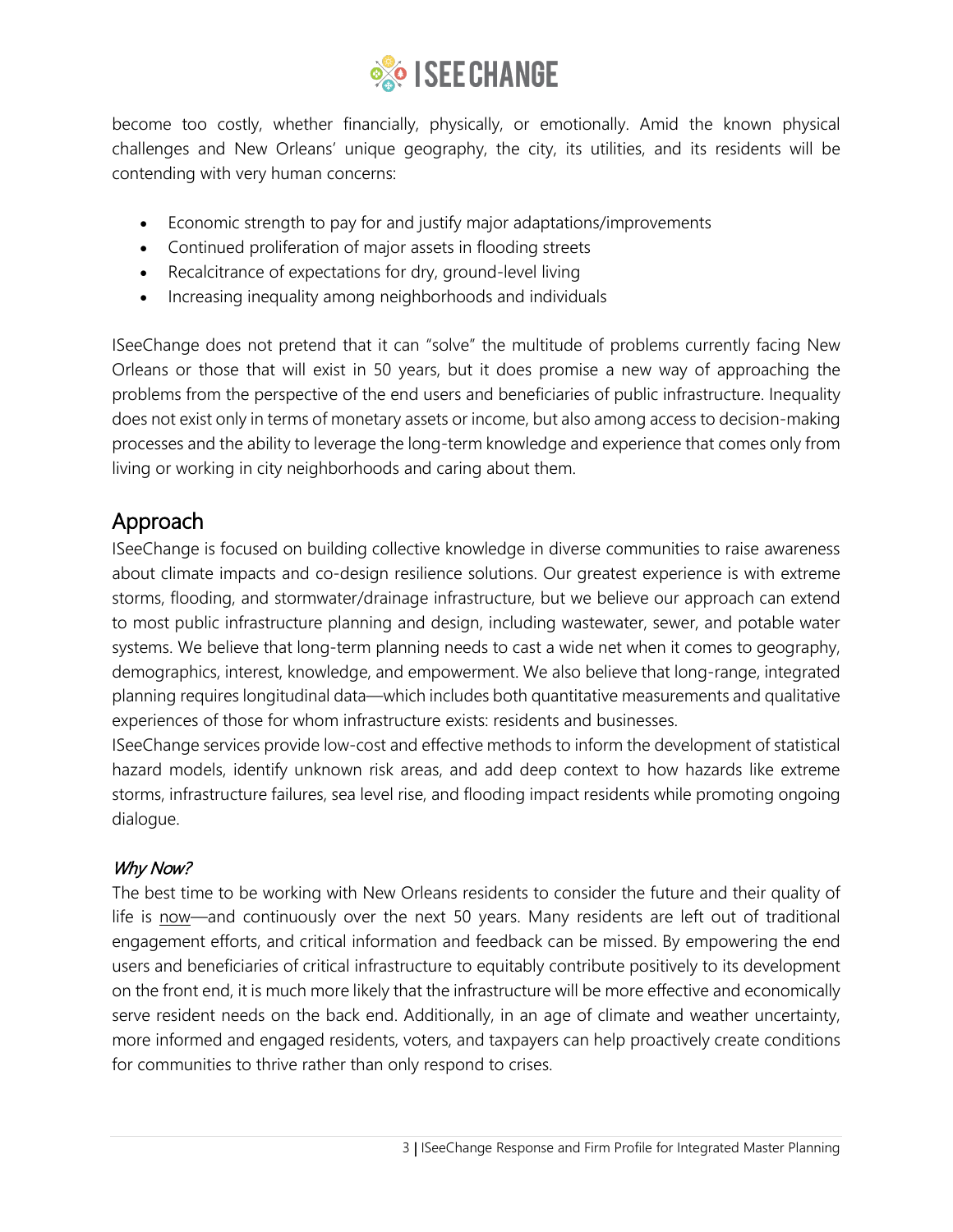

### Human- and Data-Centered

We believe that everyone is an expert in their own community and has the ability to generate actionable data for the public good. The ISeeChange approach begins with a recruitment and education campaign to build interest in considering everyday climate impacts and weather events.

### *Qualitative Data*

By combining data from across an entire community, citizens co-author a collective archive of their changing environment. The platform enables citizens to report on what they are experiencing via community photos and stories while drawing on their own informed personal observations and tapping the intimacy individuals have with their own local environments. The moments and realizations that ISeeChange users report tell the story of how we are experiencing changes in our cities today and create qualitative data about how we interact with the places we live and work, and sometimes how we cope with change. Our syntactic data processing analysis has proven that ISC users get more engaged over time and develop more detailed observations of their communities with respect to weather, climate, and infrastructure.

### *Quantitative Data*

The qualitative data created by ISC users helps direct the increasingly targeted deployment of citizen science quantitative data collection instruments, including rain gauges, flood and heat sensors, and time-lapse cameras—setting the stage for more comprehensive Smart City infrastructure networks. By encouraging engaged residents and businesses to host scientific tools and sensors, ISC helps bridge the perceived divide between science and everyday experience. By informing the creation of new models or ground-truthing existing modeling data in parallel with engineering and surveying teams to inform specific designs and areas of focus, ISC data and analysis ultimately saves time and money in the design and implementation of infrastructure projects—a critical consideration for a long-term infrastructure plan.

### Design Equity and Excellence

Centralizing ISeeChange platform and its data in infrastructure and adaptation planning processes creates an opportunity for more community partners, including advocacy and community groups, to leverage their knowledge, data, and findings and to develop a common language for public engagement and empowerment. Post-it notes and pins in maps may never make it into models and design decisions due the laborious process of integrating them into existing data sets and their lack of neighborhood context. However, ISC data is already GIS ready; includes date, time, specific weather event details, weather information; and provides deep context via qualitative input and real time photos and dialogue. ISC data analysis in concert with municipal and civil society partners have helped fundamentally inform and change plans, models, and designs. ISeeChange also identifies and partners with key public service and media organizations to report on findings, connect them to broader research and policies, and raise collective awareness about climate change impacts that are impacting daily life right now while collectively shaping the future of human-centered climate adaptation infrastructure.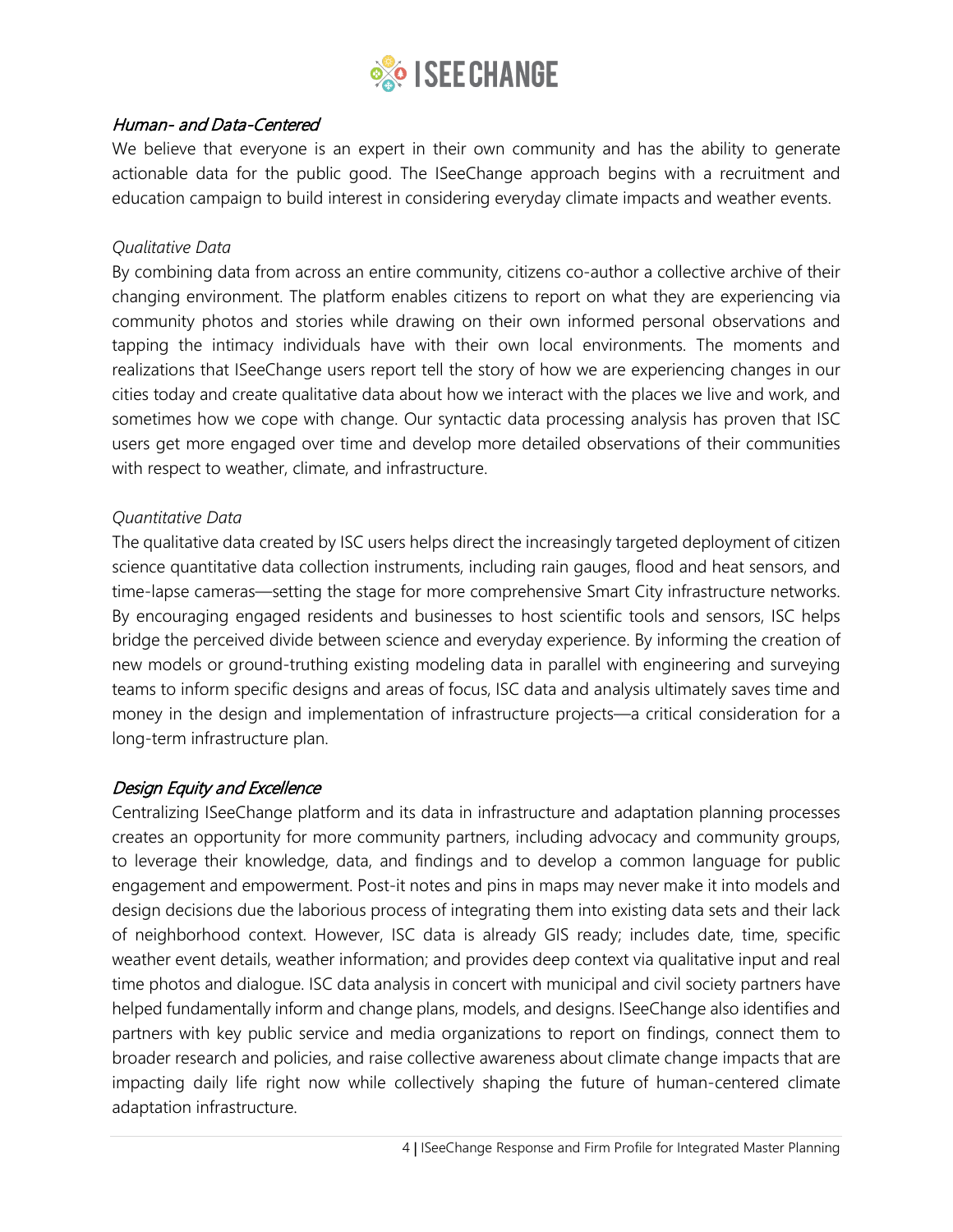

# Firm Profile

## What is ISeeChange?

ISeeChange's platform—available [online](https://www.iseechange.org/) and through [mobile apps—](https://itunes.apple.com/us/app/iseecha)mobilizes communities to collect and share their own personal climate stories, photos, and weather measurements. ISeeChange (ISC) combines real-time quantitative and qualitative data with sensor networks and natural language processing to illustrate community-scale climate trends and create actionable recommendations for climate adaptation project design.

At its core, ISC is an innovative form of public media that challenges the traditional models of journalism and science—which usually begin with a reporter and a scientific "expert" on a topic like climate change—by starting with community members first, positioning them as experts on their own environments, and amplifying their voices in adaptation and infrastructure design.

### Key ISeeChange Services

- Climate Adaptation-Focused Citizen Science Platform for Residents and Businesses
- Qualitative and Quantitative Hyperlocal Climate Data Collection and Analysis
- Creative Engagement and Storytelling with Diverse Stakeholders
- Creative Media Strategy and Placement for Wide Audiences

### **Experience**

Founded in 2012, **ISeeChange** is the nation's first community-crowdsourced climate and weather journal that empowers users to document environmental changes with others and discuss the impacts over time. The app and platform have served as the center of on-the-ground community initiatives in cities around the country addressing urban heat, flooding, and drought, such as:

- Partnership with Stantec on [City of New Orleans' National Disaster Resilience \(NDR\)](https://drive.google.com/file/d/1-ECrkzU0yI7GrN51G8h8J25GyMPCoI9T/view?usp=sharing) projects to ground-truth flooding and heat modeling data in the Gentilly neighborhood to better inform engineering and create creative engagement opportunities. ISC data quadrupled public input on the project and led to four major design changes which saved up to \$600,000 in potential redesign fees. Currently, ISC is working with the City to extend this project to include long-term evaluation of infrastructure updates in collaboration with residents.
- Partnership with the City of New Orleans Office of Homeland Security and Emergency Preparedness to deploy and monitor rain gauges alongside flood sensors across the city to augment the City's data and understanding of storm flooding patterns. This project's implementation is part of the city's flood risk education efforts to lower community insurance rates under the FEMA Community Rating System (CRS).
- Community-led pilot in Ocean City, NJ on the combination of high tide events and precipitation flooding.
- [Harlem Heat:](https://www.iseechange.org/inv) Our award-winning urban heat island investigation explores the public health risks of and solutions to urban heat, using a combination of crowdsourced observations, heat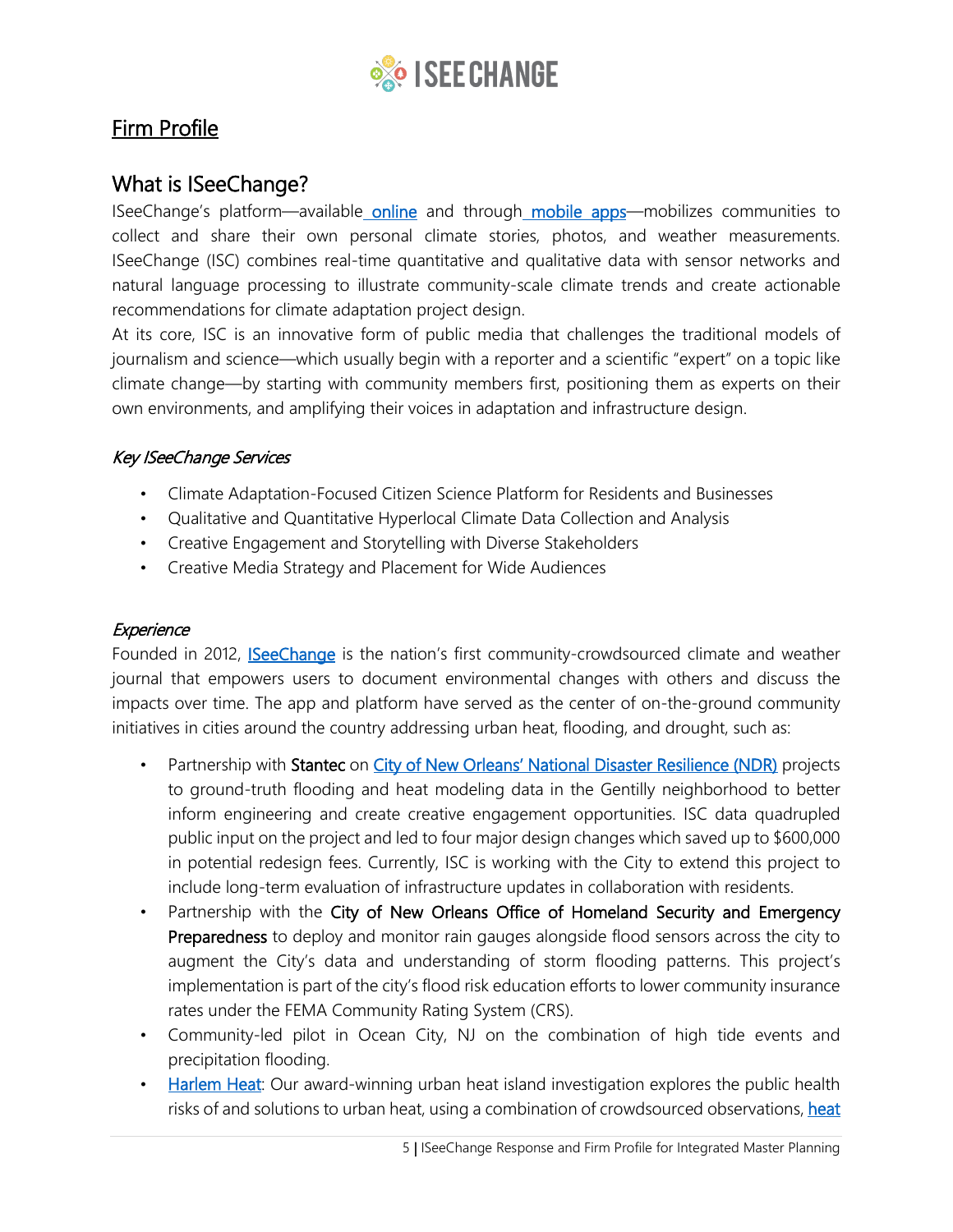

[and temperature sensor data reporting,](http://www.iseechange.org/dataviz) and narrative journalism. The project's data and broadcasting led to changes to the City's cooling center initiative.

• [Field Photo Library: ISeeChange user photographs](https://www.youtube.com/watch?v=JdaFXg6Roo0) and text were compared to the U.S. Drought Monitor data, as well as carbon and temperature data already available on ISeeChange.org to create a photographic index of drought nationwide.

#### Core Team Members

#### Julia Kumari Drapkin, *CEO and Founder*

Julia Kumari Drapkin is the founder of ISeeChange. Her passion is connecting communities to each other and their changing environments. In 2012, Drapkin created ISeeChange after spending over a decade covering natural disasters and climate change science as a reporter, producer, and photojournalist across the globe and in her own backyard on the Louisiana Gulf Coast. Drapkin serves on the board of the National Federation of Community Broadcasters and has been a consultant for NASA and DC think tank Resources for the Future. Prior to journalism, Julia did research anthropology and archaeology for over 7 years in Latin America. Drapkin was recently named a 2018 MIT Solver, a 2019 Grist 50 Fixer, and a 2019 Echoing Green Fellow.

### Lindsey Wagner, *Experience Designer and Lead Artist*

Lindsey has been designing for over 12 years with a specialty in human centered design and research. Wagner helped found the ISeeChange platform in 2012 and has led the team through three critical design evolutions. In addition to ISeeChange, her design career focuses on civic design and designing for social change. Most recently, she helped complete an iterative research project on naturalization barriers for New America. She has also helped the state of Massachusetts overhaul their digital platform and their vaccination management system. Previously, she spent time in NYC at an intensive social impact tech incubator and helped lead her team on prototyping a lending circle platform for low income college students. Wagner recently led the team's artificial intelligence design discovery which resulted in winning the McGovern AI for the Betterment of Humanity Award in 2019.

#### Jared Genova, *Urban Resilience Adviser*

Jared is an urban strategy and development consultant based in New Orleans. He formerly served as the Resilience Planning and Strategy Manager for the City of New Orleans, managing the development and implementation of the world's first comprehensive city resilience strategy, *[Resilient](http://www.nola.gov/resilientnola)  [New Orleans](http://www.nola.gov/resilientnola)*. He was co-designer and author of the City's winning entry for the HUD National Disaster Resilience Competition, which yielded more than \$140M for the City of New Orleans, and co-author and editor of the City's first climate action strategy, *[Climate Action for a Resilient New](http://www.nola.gov/climateaction)  [Orleans](http://www.nola.gov/climateaction)*. Jared has also worked as an adviser and consultant on urban design, planning, and disaster risk reduction projects in Texas and New York, as well as the Caribbean, Latin America, and Southeast Asia. Jared holds a BA in Metropolitan Studies and Urban Design + Architecture from New York University (NYU) and MS in Community and Regional Planning from The University of Texas at Austin School of Architecture.